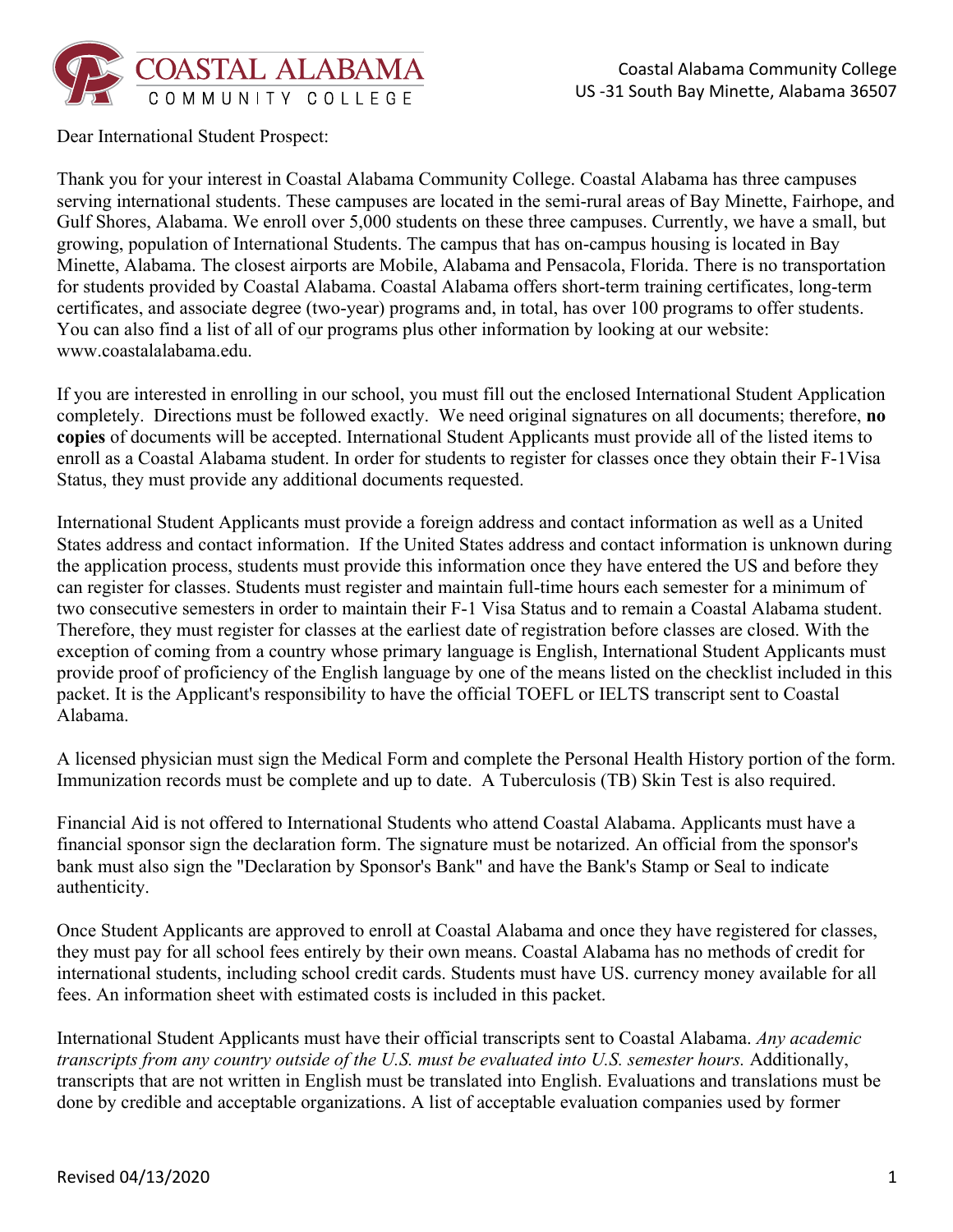International Student Applicants is included with this packet. If students attended college in the U.S., they must have official transcripts sent from *each* college previously attended to Coastal Alabama. Also, a "Transfer Eligibility Form" must be completed by an official in the International Student Department of the U.S. college attended previously. Once the student has been accepted to Coastal Alabama and makes the decision to enroll, the student must request that the records be transferred in SEVIS from the previous college also.

After all of the items listed for enrollment have been completed as indicated, applicants must turn the paperwork in to the Designated International Student Official in the Office of Admissions or mail it to the address below. Once received, the application will be evaluated, and a decision made if the applicant will be allowed to enroll with Coastal Alabama. Student Applicants should expect a minimum of two weeks for processing paperwork and for a decision to be made. If a student is approved to enroll at Coastal Alabama, the DSO will issue the Student Applicant an 1-20 form. The I-20 form is a legal document and will not be faxed. This form must be taken to a US Embassy or Consulate as part of the application process for a F-1 Visa.

Once Applicants receive F-1 Visas and enter the country, they must provide additional documents before they are allowed to register for classes. They must provide the American address and contact information, show their Passport, F-1Visa, and 1-94 that was stamped when they entered the U.S. They must also provide a receipt as proof that they paid for health insurance for one complete academic year. The dates must include the month when their first class starts and the last day of the month of the anticipated last class for the year. The receipt must also show coverage of Repatriation and Medical Evacuation. A list of health insurance companies former International Students have used is provided in this packet.

Should you have any questions after you have read over all the enclosed documents and looked at our website, please feel free to contact either Theresa McClelland (PDSO) or Austin Gilchrist (DSO). Again, thank you for your interest in Coastal Alabama Community College!

Sincerely,

Theresa McClelland Principal Designated International Student Official Theresa.McClelland@CoastalAlabama.edu Phone # 251-580-2185 Fax # 251-580-2226 Coastal Alabama Community College 1900 US Hwy 31 South Bay Minette, AL 36507

Austin Gilchrist Designated International Student Official Austin.Gilchrist@CoastalAlabama.edu Phone # 251-580-2263 Cell # 251-250-8674 Coastal Alabama Community College 1900 US Hwy 31 South Bay Minette, AL 36507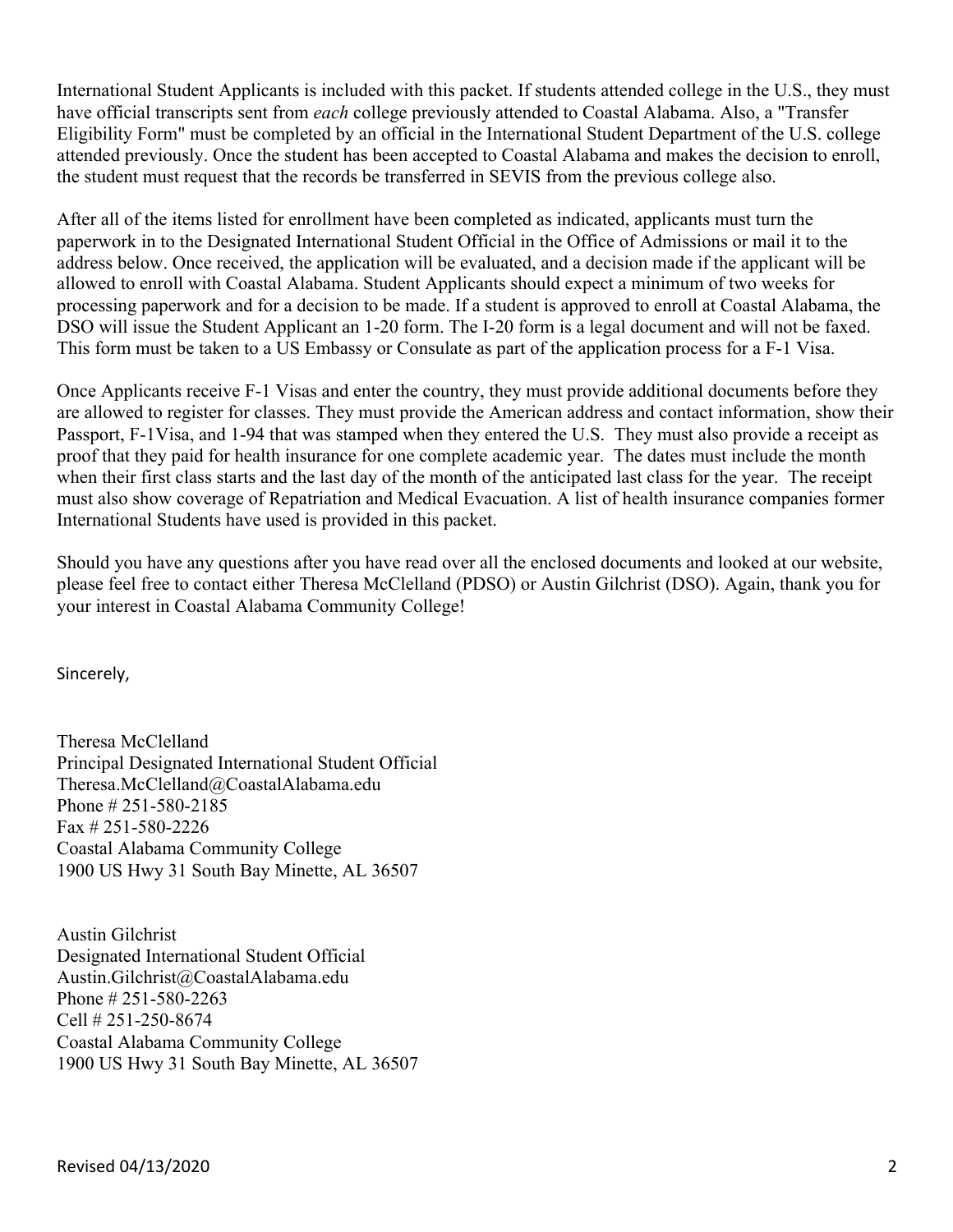

## **COASTAL ALABAMA COMMUNITY COLLEGE INTERNATIONAL STUDENT (F-1 VISA) APPLICATION CHECKLIST**

|                                                                                                  | CACCID#<br>Name                                                                                                                                                                                                                                                                                                                                                                                                                                                                                                                                                                                                                                                                                                                                                                                                    |
|--------------------------------------------------------------------------------------------------|--------------------------------------------------------------------------------------------------------------------------------------------------------------------------------------------------------------------------------------------------------------------------------------------------------------------------------------------------------------------------------------------------------------------------------------------------------------------------------------------------------------------------------------------------------------------------------------------------------------------------------------------------------------------------------------------------------------------------------------------------------------------------------------------------------------------|
|                                                                                                  | SEVIS #                                                                                                                                                                                                                                                                                                                                                                                                                                                                                                                                                                                                                                                                                                                                                                                                            |
|                                                                                                  |                                                                                                                                                                                                                                                                                                                                                                                                                                                                                                                                                                                                                                                                                                                                                                                                                    |
|                                                                                                  | International Students must provide the following documents for enrollment to Coastal Alabama:                                                                                                                                                                                                                                                                                                                                                                                                                                                                                                                                                                                                                                                                                                                     |
| 1.<br>2.<br>3.<br>4.<br>a.<br>$\overline{\phantom{a}}$<br>5.<br>6.<br>7.<br>a.<br>$\mathbf{b}$ . | Coastal Alabama Application for International Students (Pages 4 - 5)<br>A current photograph - passport sized, preferred (Attached to top of page 4)<br>Affidavit of Financial Support (Page 6-7) must be notarized<br>Declaration of Financial Support by Sponsor's Bank (Page 7)<br>Sponsor's bank statements for one year may serve as sufficient substituting evidence of financial support<br>Completed Medical History Forms (Pages $8-9$ ) must be signed by a physician<br>Immunization Form must be completed and signed by authorized personnel (Page 10)<br>English language competency as evidenced by at least one of the following:<br>A minimum score of 5.5 on the IELTS (International English Language Testing System)<br>Minimum score on the TOEFL (Test of English as a Foreign Language) of: |
| $\mathbf{c}.$<br>d.                                                                              | $\frac{1}{1}$ . 500 (Paper-based total) 173 (Computer-based total) 61 (New Internet-based)<br>A grade of C or above for ENG 101 from a Regionally Accredited College<br>Exemptions:<br>i. The Student is from a predominantly English-speaking country. List here:<br>ii. The student graduated from a high school in the United States. List here: ______________                                                                                                                                                                                                                                                                                                                                                                                                                                                 |
| 8.<br>a.                                                                                         | Official Academic Transcripts. Note: Copies of transcripts are not accepted.<br>Official college transcripts from all colleges attended must be provided to Coastal Alabama. College<br>transcripts from any country outside of the U.S. must be evaluated. Transcripts must include each course taken, the<br>grade, and credit hours awarded. Any transcripts not written in English must be translated into English by a credible<br>and acceptable organization. A copy of each original transcript must also be included. (A list of acceptable                                                                                                                                                                                                                                                               |
| $\mathbf{b}$ .<br>c.                                                                             | companies used by form Coastal Alabama students is attached.)<br>An official high school transcript must be provided to Coastal Alabama. The transcript must include the<br>graduation date, the list of courses taken and grades for each year of high school. Any transcripts not written in<br>English must be translated into English by a credible and acceptable organization. A copy of each original transcript<br>must also be included. (A list of acceptable companies used by form Coastal Alabama students is attached.) Note:<br>Students who have achieved a minimum of a Baccalaureate degree are only required to submit a transcript from the<br>awarding institution.<br>GED (General Education Diploma)                                                                                        |
|                                                                                                  | Students who transfer from another college in the U.S. must provide the following additional documents:                                                                                                                                                                                                                                                                                                                                                                                                                                                                                                                                                                                                                                                                                                            |
| 1.<br>2.                                                                                         | A completed Transfer Eligibility Form for F-1 Students<br>Copy of current I-20                                                                                                                                                                                                                                                                                                                                                                                                                                                                                                                                                                                                                                                                                                                                     |
|                                                                                                  | International Students must provide the following documents register for classes at Coastal Alabama:                                                                                                                                                                                                                                                                                                                                                                                                                                                                                                                                                                                                                                                                                                               |
|                                                                                                  | Proof of payment of I-901 SEVIS fee (copy of receipt)<br>United States address; e-mail address; and phone number(s)<br>Proof of health insurance paid for one year (coverage must include Repatriation and Medical Evacuation coverages)                                                                                                                                                                                                                                                                                                                                                                                                                                                                                                                                                                           |

- 4. \_\_\_\_\_\_ Copy of passport
- 5. \_\_\_\_ Copy of F-1 Visa

Phone #

### *The following documents should be provided if the Student has in his/her possession:*

1. Copy of Social Security Number and/or Driver's License

Phone #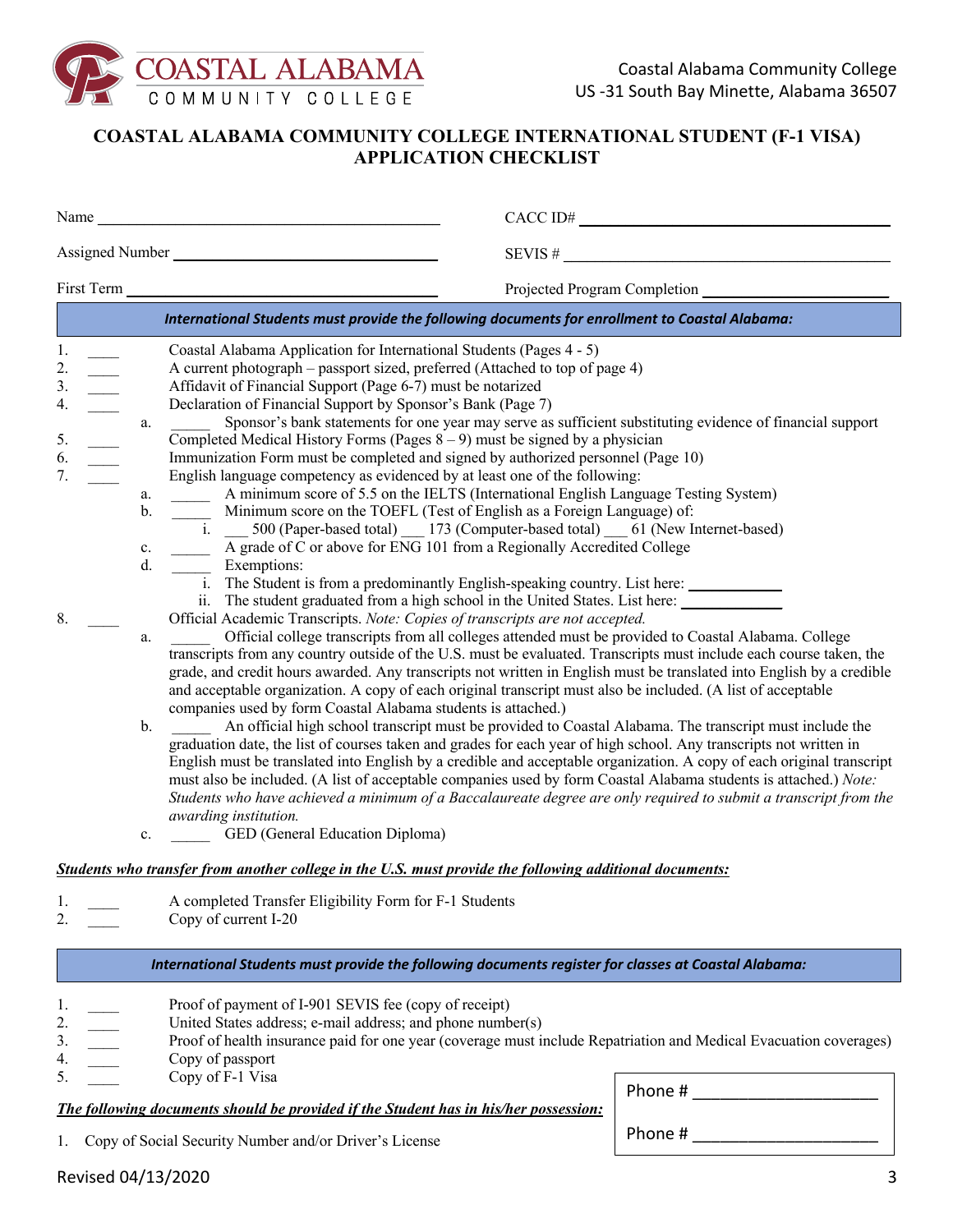

|    | <b>INTERNATIONAL STUDENT APPLICATION FOR ADMISSION</b><br>(Print clearly in ink)                                                                                                                                                                                                                                                                                                                                       |                                                                                                                                                                                                                                | <b>ATTACH</b><br><b>RECENT</b><br><b>PHOTO</b> |  |  |  |
|----|------------------------------------------------------------------------------------------------------------------------------------------------------------------------------------------------------------------------------------------------------------------------------------------------------------------------------------------------------------------------------------------------------------------------|--------------------------------------------------------------------------------------------------------------------------------------------------------------------------------------------------------------------------------|------------------------------------------------|--|--|--|
|    |                                                                                                                                                                                                                                                                                                                                                                                                                        |                                                                                                                                                                                                                                |                                                |  |  |  |
|    | 1. When do you plan to enroll? (Check one and complete the year)                                                                                                                                                                                                                                                                                                                                                       |                                                                                                                                                                                                                                |                                                |  |  |  |
|    |                                                                                                                                                                                                                                                                                                                                                                                                                        |                                                                                                                                                                                                                                |                                                |  |  |  |
|    | 2. Name: Last Name / Family Name (as listed on your passport) First Name                                                                                                                                                                                                                                                                                                                                               | Middle Name                                                                                                                                                                                                                    |                                                |  |  |  |
| 3. | Country of Birth: Country of Citizenship:                                                                                                                                                                                                                                                                                                                                                                              |                                                                                                                                                                                                                                |                                                |  |  |  |
| 4. |                                                                                                                                                                                                                                                                                                                                                                                                                        |                                                                                                                                                                                                                                |                                                |  |  |  |
| 5. | Marital Status: Single ____ Married ____ Divorced ____ Widowed                                                                                                                                                                                                                                                                                                                                                         |                                                                                                                                                                                                                                |                                                |  |  |  |
| 6. | Ethnic Origin: Hawaiian or Pacific Islander Matian Mative American Mative American Mispanic/Latino                                                                                                                                                                                                                                                                                                                     |                                                                                                                                                                                                                                |                                                |  |  |  |
|    | ______ White _________ Two or more races                                                                                                                                                                                                                                                                                                                                                                               |                                                                                                                                                                                                                                |                                                |  |  |  |
| 7. | Address in your home country / foreign address: _________________________________                                                                                                                                                                                                                                                                                                                                      |                                                                                                                                                                                                                                |                                                |  |  |  |
|    |                                                                                                                                                                                                                                                                                                                                                                                                                        | (Street number and street name)                                                                                                                                                                                                |                                                |  |  |  |
|    | $\overline{(City)}$                                                                                                                                                                                                                                                                                                                                                                                                    | (Province/Territory/State)                                                                                                                                                                                                     |                                                |  |  |  |
|    | (Country)                                                                                                                                                                                                                                                                                                                                                                                                              | (Postal Code)                                                                                                                                                                                                                  |                                                |  |  |  |
|    |                                                                                                                                                                                                                                                                                                                                                                                                                        |                                                                                                                                                                                                                                |                                                |  |  |  |
|    | (Street number and street name)                                                                                                                                                                                                                                                                                                                                                                                        |                                                                                                                                                                                                                                |                                                |  |  |  |
|    | (City)<br>(State)                                                                                                                                                                                                                                                                                                                                                                                                      | (Postal Code)                                                                                                                                                                                                                  |                                                |  |  |  |
|    | 9. Telephone number: (Cell) (Home)                                                                                                                                                                                                                                                                                                                                                                                     |                                                                                                                                                                                                                                |                                                |  |  |  |
|    |                                                                                                                                                                                                                                                                                                                                                                                                                        |                                                                                                                                                                                                                                |                                                |  |  |  |
|    | 11. In an emergency, who should be notified?                                                                                                                                                                                                                                                                                                                                                                           |                                                                                                                                                                                                                                |                                                |  |  |  |
|    | Name: $\frac{1}{\sqrt{1-\frac{1}{2}}}\left\{ \frac{1}{2}, \frac{1}{2}, \frac{1}{2}, \frac{1}{2}, \frac{1}{2}, \frac{1}{2}, \frac{1}{2}, \frac{1}{2}, \frac{1}{2}, \frac{1}{2}, \frac{1}{2}, \frac{1}{2}, \frac{1}{2}, \frac{1}{2}, \frac{1}{2}, \frac{1}{2}, \frac{1}{2}, \frac{1}{2}, \frac{1}{2}, \frac{1}{2}, \frac{1}{2}, \frac{1}{2}, \frac{1}{2}, \frac{1}{2}, \frac{1}{2}, \frac{1}{2}, \frac{1}{2}, \frac{1}{$ | Relationship: Network of the state of the state of the state of the state of the state of the state of the state of the state of the state of the state of the state of the state of the state of the state of the state of th |                                                |  |  |  |
|    |                                                                                                                                                                                                                                                                                                                                                                                                                        |                                                                                                                                                                                                                                |                                                |  |  |  |
|    |                                                                                                                                                                                                                                                                                                                                                                                                                        |                                                                                                                                                                                                                                |                                                |  |  |  |
|    | Telephone Number: (Cell)                                                                                                                                                                                                                                                                                                                                                                                               | (Home)                                                                                                                                                                                                                         |                                                |  |  |  |
|    |                                                                                                                                                                                                                                                                                                                                                                                                                        | (Select one from the attached list of current majors)                                                                                                                                                                          |                                                |  |  |  |
|    |                                                                                                                                                                                                                                                                                                                                                                                                                        |                                                                                                                                                                                                                                |                                                |  |  |  |
|    | 13. If you are now in the United States, which type of visa do you have?<br>$F-1$<br>$J-1$<br>$B-1$<br>$\frac{1}{\sqrt{1-\frac{1}{2}}\cdot\frac{1}{2}}$ Other:                                                                                                                                                                                                                                                         |                                                                                                                                                                                                                                |                                                |  |  |  |
|    | $F-2$<br>$J-2$<br>$B-2$                                                                                                                                                                                                                                                                                                                                                                                                | (Visa Type)                                                                                                                                                                                                                    |                                                |  |  |  |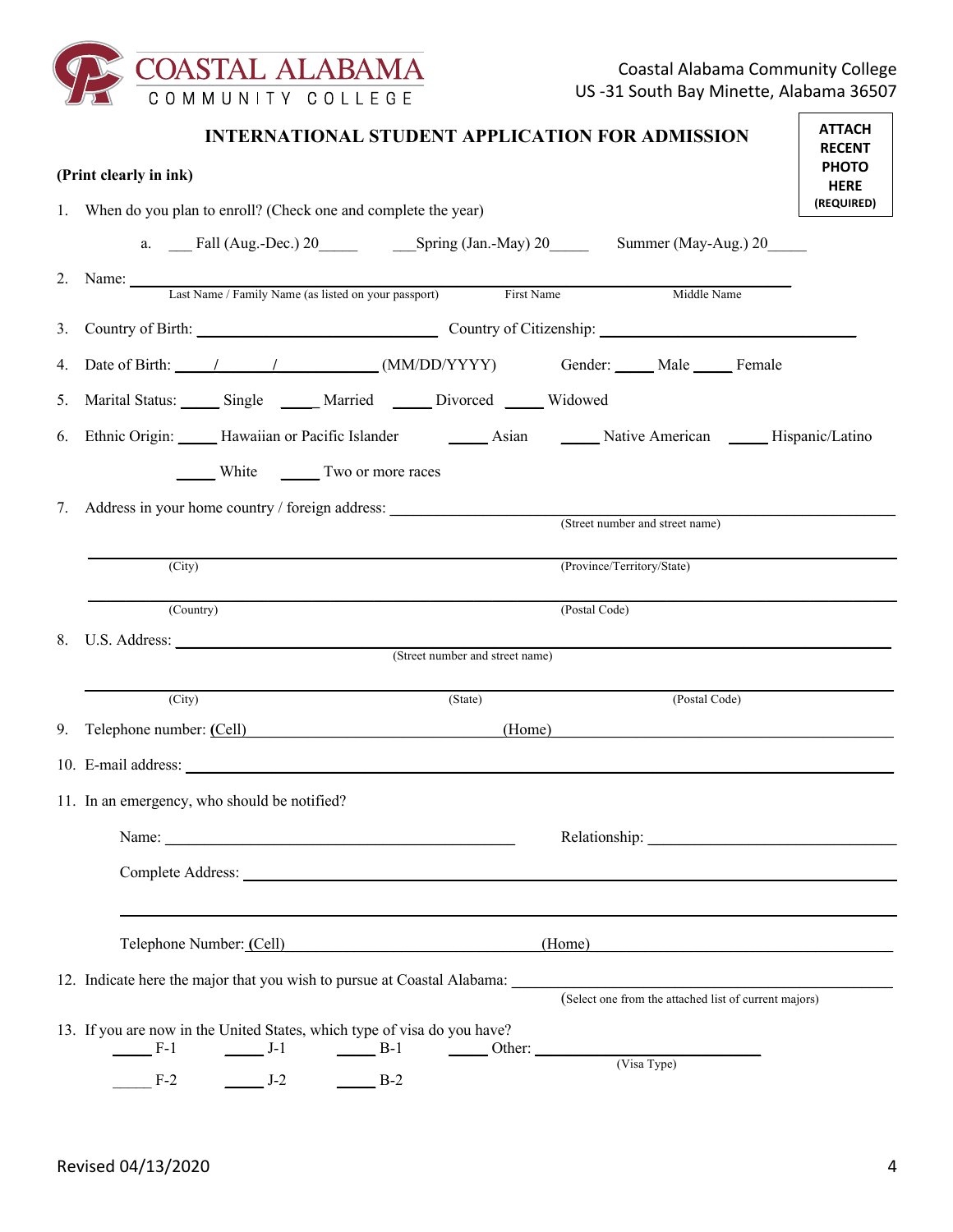|  |  |  | 14. Indicate your English proficiency here by filling in the blanks that apply to you: |  |
|--|--|--|----------------------------------------------------------------------------------------|--|
|  |  |  |                                                                                        |  |

| IELTS score of<br>a.                                                                                                               |                            |
|------------------------------------------------------------------------------------------------------------------------------------|----------------------------|
| TOEFL score of (paper-based total); (computer-based total); or (new internet-based total)<br>b.                                    |                            |
| English Composition 101 course grade from a regionally accredited college of<br>c.                                                 |                            |
| i. The name of the college where this course was taken                                                                             |                            |
| Graduated from a high school in the U.S. ______ Yes _____ No<br>d.                                                                 |                            |
| Native to a country whose prominent language is English ______ Yes _____ No<br>e.                                                  |                            |
|                                                                                                                                    |                            |
| 15. Date of high school (secondary school) graduation OR equivalent: ___________(Month) _________(Year)                            |                            |
|                                                                                                                                    |                            |
|                                                                                                                                    |                            |
| 16. Are you transferring from a college or university in the United States? _____ (Yes) _____ (No)                                 |                            |
| a.                                                                                                                                 |                            |
|                                                                                                                                    |                            |
| 17. List ALL U.S. colleges/universities attended and dates of attendance<br>Name of School<br>Location of School<br>Years Attended | Certificate/Degree Awarded |
| 18. Have you previously applied to Coastal Alabama? (Yes) (No) If "Yes," when? (Month) (Year)                                      |                            |
| 19. How did you first learn about Coastal Alabama Community College?                                                               |                            |
| (Friend, family member, agency, publication, website, social media, other?)                                                        |                            |
| 20. Indicate your housing preference                                                                                               |                            |
| a. _______ On-campus housing                                                                                                       |                            |
| b. ______ Off-campus housing                                                                                                       |                            |
|                                                                                                                                    |                            |

I understand that withholding information requested in this application, or giving false information, may make me ineligible for admission to, or continuation in, the College. I agree to abide by the rules, policies, and regulations of the College as outlined in the Student Handbook and College Catalog. With this in mind, I certify that all above statements are correct and complete.

**APPLICANT'S SIGNATURE \_\_\_\_\_\_\_\_\_\_\_\_\_\_\_\_\_\_\_\_\_\_\_\_\_\_\_\_\_\_\_\_\_\_\_\_\_\_\_\_\_\_\_\_\_\_\_\_\_\_ DATE \_\_\_\_\_\_\_\_\_\_\_\_\_\_\_\_\_\_\_\_\_**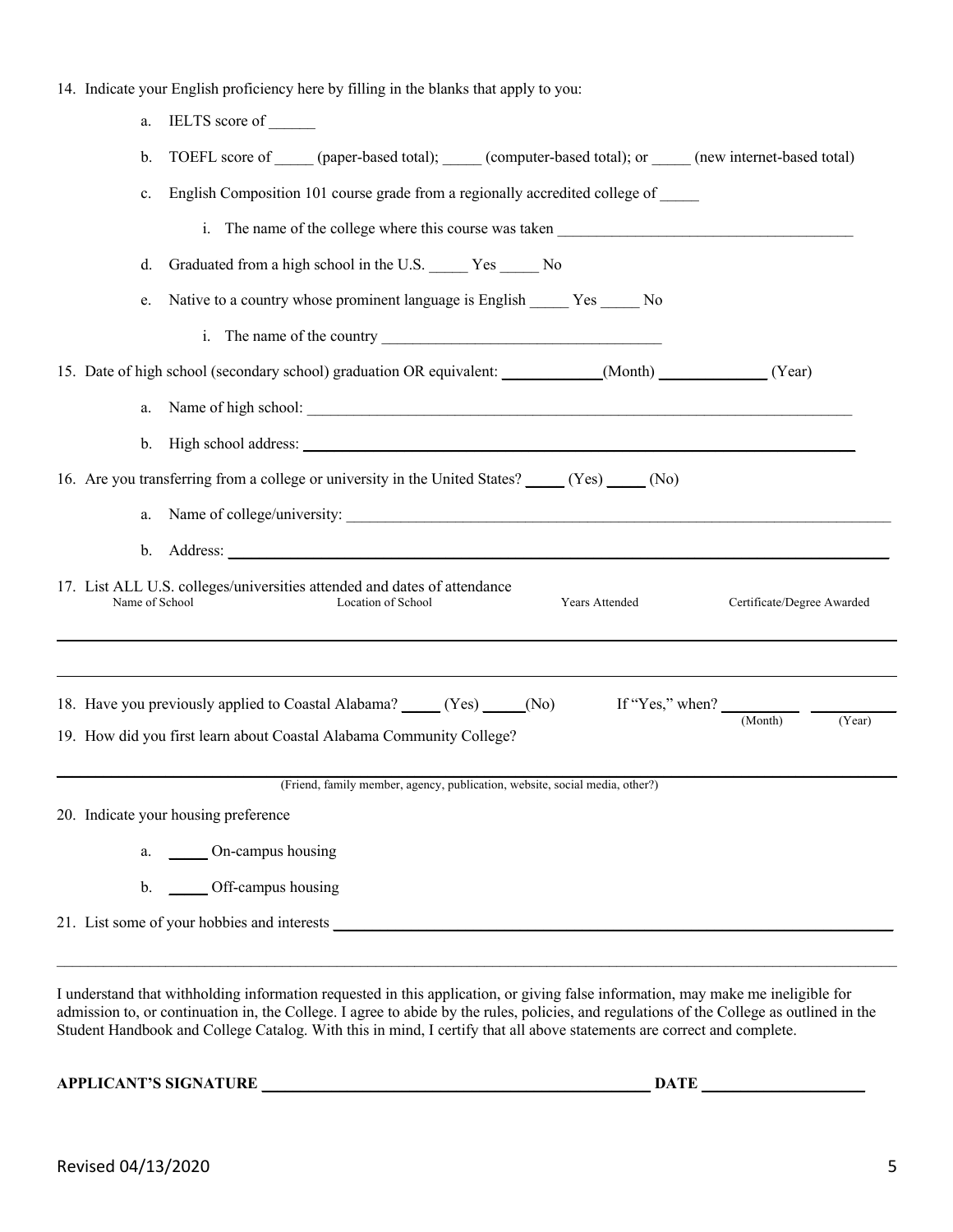

### **AFFIDAVIT OF FINANCIAL SUPPORT FOR ADMISSION TO COASTAL ALABAMA COMMUNITY COLLEGE**

#### **(Print clearly in ink)**

NOTE: Colleges and Universities in the United States are required to have documentation of adequate financial support before they may legally admit an international student for study. Proper completion and submission of this form is required.

INSTRUCTIONS: Prospective student's financial sponsor must complete this form. **ALL** requested information must be provided.

| 1. | Student's name:            |                                                                                                                                                                                                                                      |            |             |
|----|----------------------------|--------------------------------------------------------------------------------------------------------------------------------------------------------------------------------------------------------------------------------------|------------|-------------|
|    |                            | Last Name / Family Name (as listed on your passport)                                                                                                                                                                                 | First Name | Middle Name |
| 2. |                            | Sponsor's Name: Last Name / Family Name (as listed on your passport)                                                                                                                                                                 | First Name | Middle Name |
|    |                            |                                                                                                                                                                                                                                      |            |             |
| 3. | Mailing address of sponsor |                                                                                                                                                                                                                                      |            |             |
|    |                            |                                                                                                                                                                                                                                      |            |             |
|    |                            |                                                                                                                                                                                                                                      |            |             |
| 4. |                            | Sponsor's relationship to student                                                                                                                                                                                                    |            |             |
| 5. |                            |                                                                                                                                                                                                                                      |            |             |
| 6. |                            | Sponsor's country of citizenship example of the sponsor's country of citizenship                                                                                                                                                     |            |             |
| 7. |                            |                                                                                                                                                                                                                                      |            |             |
| 8. |                            | Sponsor's employer of source(s) of income and net amounts (U.S. dollars) received per year from each source                                                                                                                          |            |             |
|    | a.                         | <u> 1988 - Johann Barn, mars ann an t-Amhain ann an t-Amhain an t-Amhain ann an t-Amhain an t-Amhain ann an t-A</u>                                                                                                                  |            |             |
|    | b.                         | <u> 1989 - Johann Barbara, martin da basar da basar da basar da basar da basar da basar</u>                                                                                                                                          |            | \$ per year |
|    | c.                         | <u> 1989 - Johann Harry Harry Harry Harry Harry Harry Harry Harry Harry Harry Harry Harry Harry Harry Harry Harry Harry Harry Harry Harry Harry Harry Harry Harry Harry Harry Harry Harry Harry Harry Harry Harry Harry Harry Ha</u> |            |             |
| 9. |                            | Sponsor's primary position or job title                                                                                                                                                                                              |            |             |
|    |                            | 10. Name of any other dependents who are or will be studying in the U.S.                                                                                                                                                             |            |             |
|    |                            | 11. Does your government require that you obtain their permission in order to transfer funds to the United States to financially                                                                                                     |            |             |
|    |                            | support the prospective student listed on this form? _____ (Yes) _____ (No)                                                                                                                                                          |            |             |
|    |                            | 12. Coastal Alabama Community College does not consider students registered for classes unless the students pay ALL tuition and                                                                                                      |            |             |
|    |                            | fees at registration. Semester sessions being in August, January, and May. Do you anticipate any difficulty in assuring that this                                                                                                    |            |             |
|    |                            | prospective student will have sufficient funds in his/her possession at each registration period? (Yes) (No)                                                                                                                         |            |             |
|    | If "Yes," please explain:  |                                                                                                                                                                                                                                      |            |             |
|    |                            |                                                                                                                                                                                                                                      |            |             |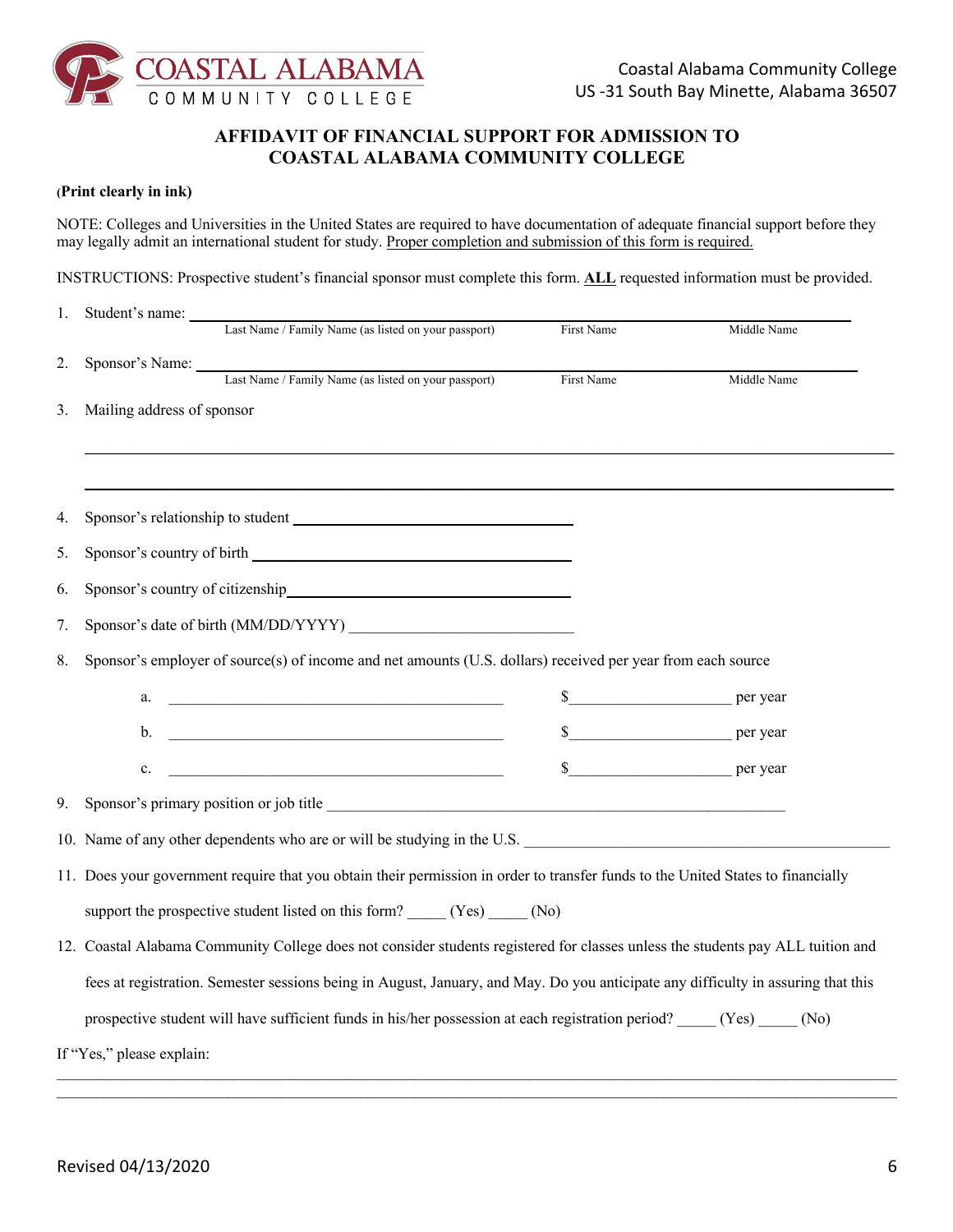### **CERTIFICATION OF THE AFFIDAVIT OF FINANCIAL SUPPORT:**

|                                         | certify that I will provide sufficient funds to pay for any and all educational and living expenses of the above-named prospective<br>student, and I certify that the prospective student will not become a public charge during his/her stay in the United States of America.                                                                                                                                                                                                                                                                                                                                                    |              |                                |
|-----------------------------------------|-----------------------------------------------------------------------------------------------------------------------------------------------------------------------------------------------------------------------------------------------------------------------------------------------------------------------------------------------------------------------------------------------------------------------------------------------------------------------------------------------------------------------------------------------------------------------------------------------------------------------------------|--------------|--------------------------------|
| Community College is (check one):       | I am aware that the official minimum estimate of the total annual cost for an international student attending Coastal Alabama                                                                                                                                                                                                                                                                                                                                                                                                                                                                                                     |              |                                |
|                                         | \$20,577.00 estimated U.S. cost for a single student living on-campus                                                                                                                                                                                                                                                                                                                                                                                                                                                                                                                                                             |              |                                |
|                                         | \$20,892.00 estimated U.S. cost for a single student living off-campus                                                                                                                                                                                                                                                                                                                                                                                                                                                                                                                                                            |              | <b>SEAL</b>                    |
|                                         | I further certify that all information provided on this affidavit is true and valid information.                                                                                                                                                                                                                                                                                                                                                                                                                                                                                                                                  |              |                                |
|                                         | SPONSOR'S SIGNATURE DATE                                                                                                                                                                                                                                                                                                                                                                                                                                                                                                                                                                                                          |              |                                |
|                                         |                                                                                                                                                                                                                                                                                                                                                                                                                                                                                                                                                                                                                                   |              |                                |
|                                         |                                                                                                                                                                                                                                                                                                                                                                                                                                                                                                                                                                                                                                   |              |                                |
|                                         |                                                                                                                                                                                                                                                                                                                                                                                                                                                                                                                                                                                                                                   |              |                                |
|                                         |                                                                                                                                                                                                                                                                                                                                                                                                                                                                                                                                                                                                                                   |              |                                |
| (To be completed by a banking official) | DECLARATION OF FINANCIAL SUPPORT BY SPONSOR'S BANK:<br>Name of sponsor (Last Name / Family Name in CAPITAL LETTERS)                                                                                                                                                                                                                                                                                                                                                                                                                                                                                                               | (First Name) | (Middle Name)                  |
|                                         | This is to certify that, in view of our professional relationship with the above-named client, who has had an account and/or conducted<br>other business transactions through this bank for years, it is our conviction that he/she has sufficient financial means to provide<br>at least the amount of money indicated in the top part of this page to the above-named prospective student for the purpose of study in<br>the United States of America. Further, to the best of our knowledge, he/she should experience no difficulty in transferring the required<br>funds from our county to the student in the United States. |              |                                |
| Name of bank                            |                                                                                                                                                                                                                                                                                                                                                                                                                                                                                                                                                                                                                                   |              |                                |
|                                         |                                                                                                                                                                                                                                                                                                                                                                                                                                                                                                                                                                                                                                   |              |                                |
|                                         | PRINTED NAME OF BANK OFFICIAL <b>CONTRACTED AND RELATED MANUSCRIPT</b>                                                                                                                                                                                                                                                                                                                                                                                                                                                                                                                                                            |              |                                |
|                                         | SIGNATURE OF BANK OFFICIAL NAMES AND DATE                                                                                                                                                                                                                                                                                                                                                                                                                                                                                                                                                                                         |              |                                |
|                                         |                                                                                                                                                                                                                                                                                                                                                                                                                                                                                                                                                                                                                                   |              | <b>STAMP OR</b><br><b>SEAL</b> |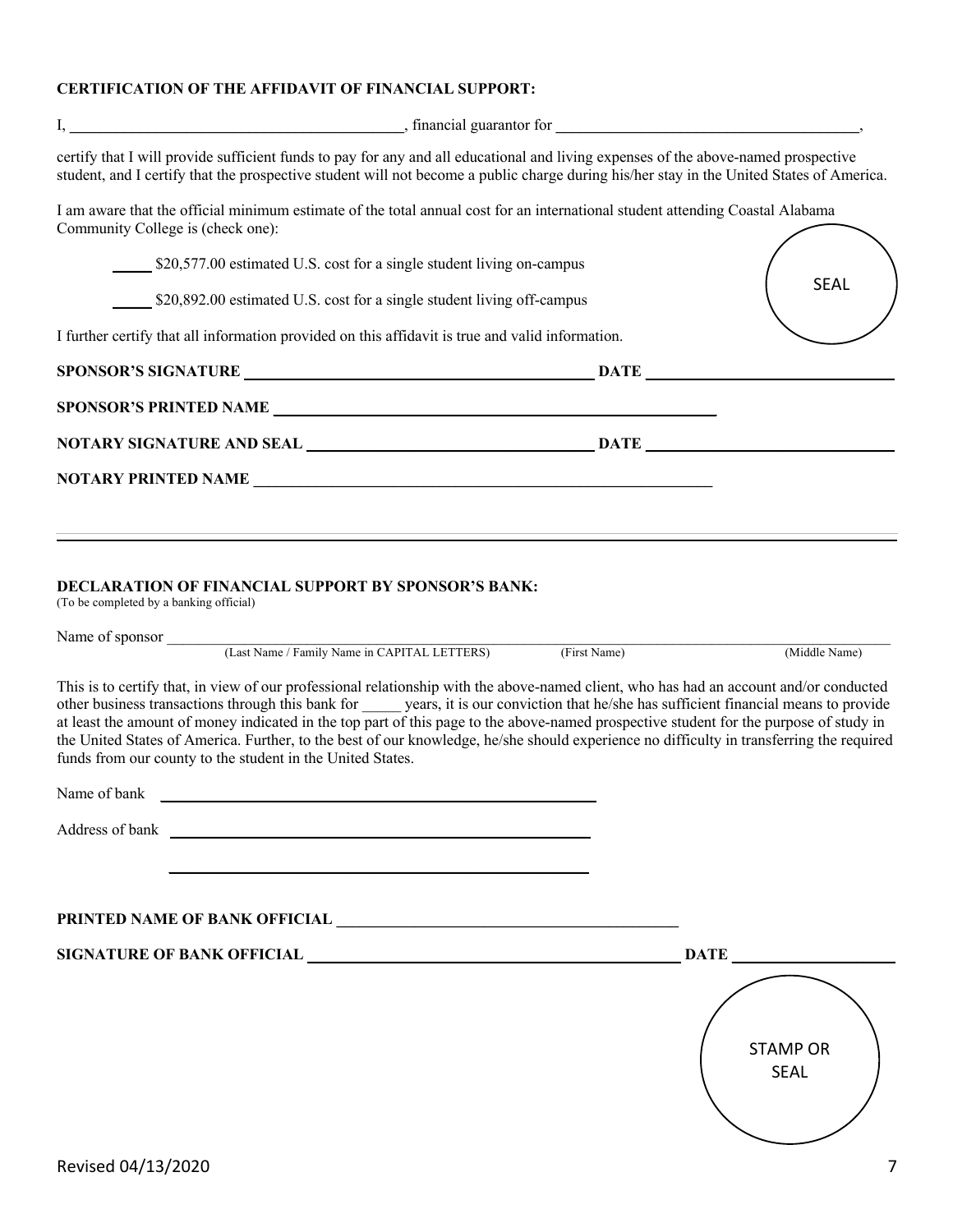# **Medical History Form**

This portion is to be completed by the student

| Name                     |        |               |        |                |  |
|--------------------------|--------|---------------|--------|----------------|--|
| Last                     |        | First         | Middle | SS#/ID         |  |
| Home Address             |        |               |        |                |  |
|                          | Street |               | City   | Zip<br>State   |  |
|                          |        |               |        |                |  |
| Cell Phone               |        | Date of Birth |        | Male<br>Female |  |
|                          |        |               |        |                |  |
| <b>Emergency Contact</b> |        | Phone         |        | Relationship   |  |

This medical data is necessary to serve as a baseline for medical clearance for actual enrollment. Details of abnormalities should be recorded. Please check YES or NO to the following conditions.

| <b>CONDITIONS</b>                                                                         | N <sub>O</sub> | <b>YES</b> |
|-------------------------------------------------------------------------------------------|----------------|------------|
| Hypertension                                                                              |                |            |
| Rheumatic fever or heart trouble                                                          |                |            |
| Liver trouble or jaundice (Hepatitis)                                                     |                |            |
| Asthma or tuberculosis                                                                    |                |            |
| Major surgery or injury                                                                   |                |            |
| Ulcers or gastroenteritis                                                                 |                |            |
| Backache or joint trouble                                                                 |                |            |
| Kidney trouble                                                                            |                |            |
| <b>Diabetes</b>                                                                           |                |            |
| Severe headaches                                                                          |                |            |
| Epilepsy or convulsions                                                                   |                |            |
| Dyspnea                                                                                   |                |            |
| Drug or alcohol problem                                                                   |                |            |
| Has applicant been treated for any emotional disorders?                                   |                |            |
| Has applicant, because of his/her health, withdrawn from college? If so explain           |                |            |
| Does the applicant have any illness or medical condition that requires regular treatment? |                |            |
| Does the applicant miss school regularly or frequently due to any physical condition?     |                |            |
| Has the applicant been hospitalized?                                                      |                |            |
| Any family member with chronic illness, mental or nervous disorders?                      |                |            |
| Anemia                                                                                    |                |            |
| Learning disability                                                                       |                |            |
|                                                                                           |                |            |
|                                                                                           |                |            |
| Comments:                                                                                 |                |            |

Present Health: Good Fair Poor Date of last exam: / / /

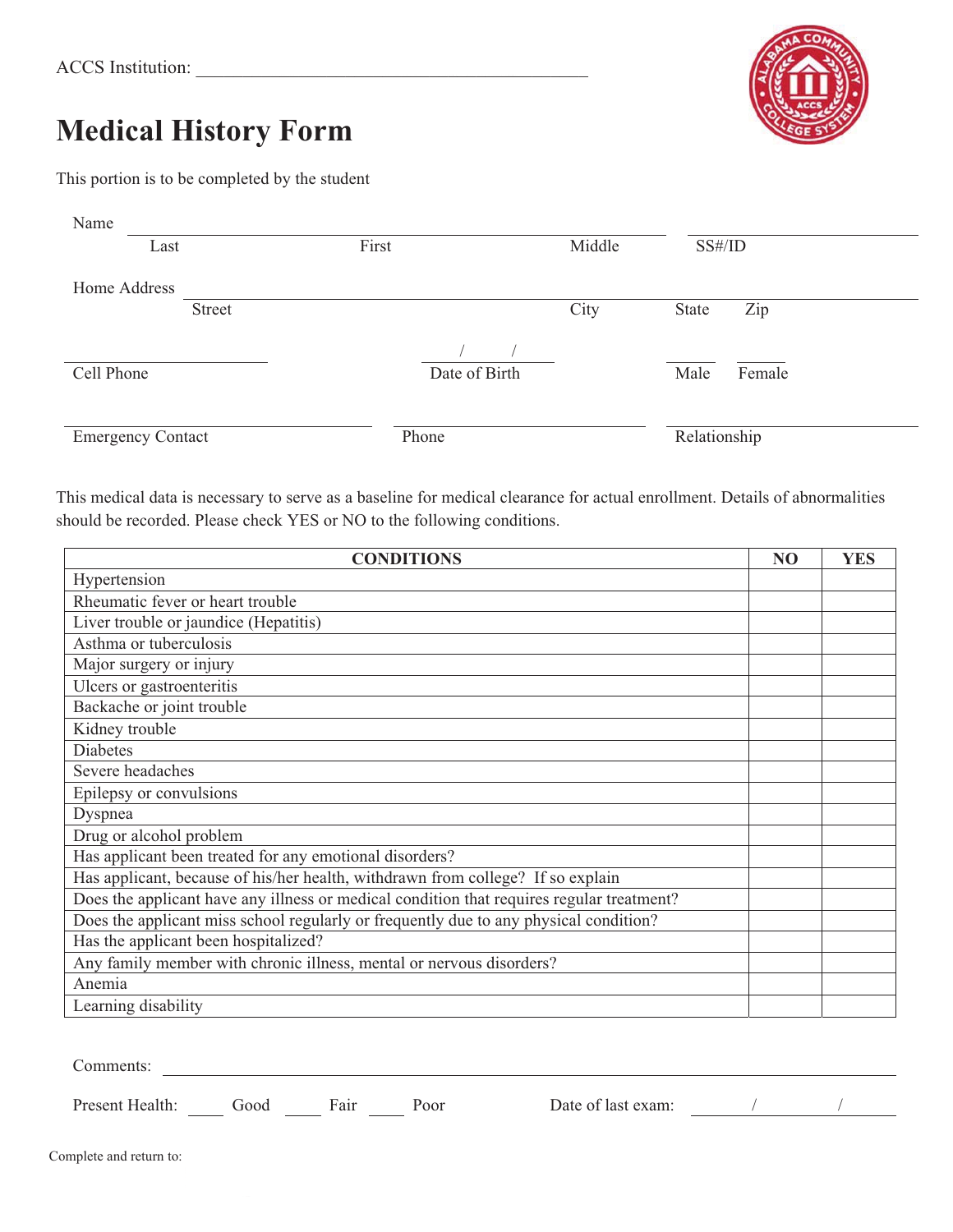| <b>ACCS</b> Institution: |  |
|--------------------------|--|
|                          |  |

This portion is to be completed by a Physician.

| Height | Weight | Skeletal Size: Small | Medium | Large       | EL |
|--------|--------|----------------------|--------|-------------|----|
| B/P    | Pulse  | Respiration          |        | Temperature |    |

### **Laboratory Findings**

Hemoglobin or Hematocrit WBC WBC Serology Serology

Urine: Sp.Gr Alb Sugar

**Eyes! ! ! ! Ears! ! ! ! !** Do you wear glasses?  $|| \cdot ||$  No  $|| \cdot ||$  Yes Do you wear contacts?  $\parallel$   $\parallel$  No  $\parallel$  Yes Distant Vision | Without glasses | R20/ With glasses | R20/ Near Vision Without glasses | R20/ With glasses  $\left|$  R20/

| Ears              |    |     |
|-------------------|----|-----|
| Hearing normal?   | No | Yes |
| Are drums intact? | No | Yes |
|                   |    |     |
|                   |    |     |

| Head, Neck and Face     | Normal | Abnormal |
|-------------------------|--------|----------|
| <b>Nose and Sinuses</b> | Normal | Abnormal |
| <b>Mouth and Throat</b> | Normal | Abnormal |
| Teeth                   | Normal | Abnormal |
| Lungs and Chest         | Normal | Abnormal |
| Heart                   | Normal | Abnormal |
| Vascular System         | Normal | Abnormal |
| Abdomen                 | Normal | Abnormal |
| <b>Endocrine System</b> | Normal | Abnormal |
| Female: Breast          | Normal | Abnormal |
| Female: Pelvic          | Normal | Abnormal |
| Male: Genital           | Normal | Abnormal |
| Male: Hernia            | Normal | Abnormal |

| Present Health:<br>Good<br>Fair |
|---------------------------------|
|---------------------------------|

Poor Date of exam: / / /

I certify that the above information is true.

Physician's Signature Signature Student's Signature Student's Signature



Signature:

Complete and return to: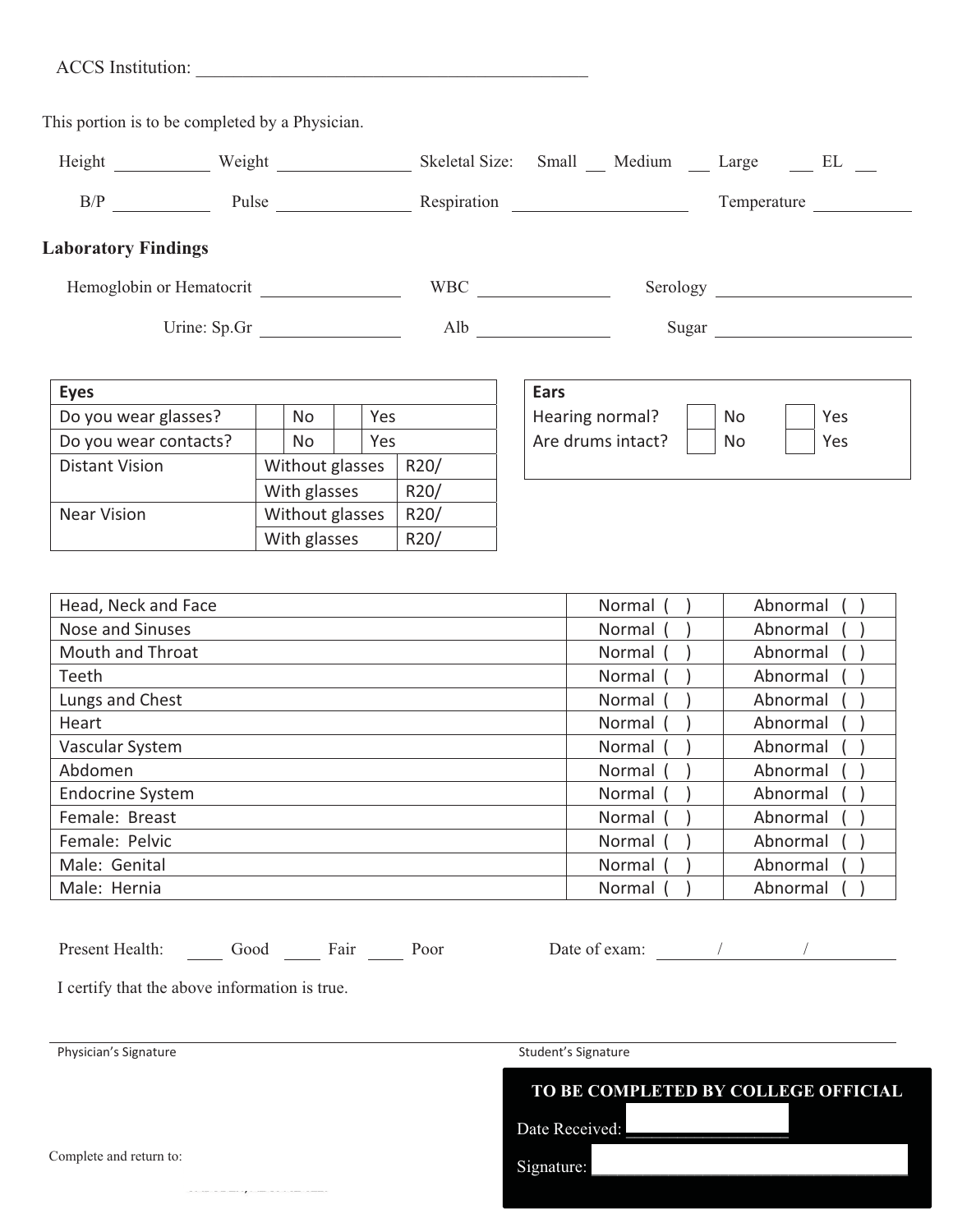

## **Immunization Form**

To ensure the health and safety of our campus, immunizations against communicable disease is extremely important. Vaccination against Measles, Mumps, Rubella (MMR), Tetanus, and Meningococcal is required, as well as a negative Tuberculosis skin test. This is a requirement for all International Students. This form must be completed and submitted prior to admission in any ACCS institution.

| Name          |               |                       |       |        |        |     |
|---------------|---------------|-----------------------|-------|--------|--------|-----|
|               | Last          |                       | First | Middle | SS#/ID |     |
|               |               |                       |       |        |        |     |
| Address       |               |                       |       |        |        |     |
|               | <b>Street</b> |                       |       | City   | State  | Zip |
|               |               |                       |       |        |        |     |
| Date of Birth |               | <b>Contact Number</b> |       |        | Email  |     |

| <b>Section A: Required Immunizations/Tests</b>                           |                                      |             |           |                |                                   |
|--------------------------------------------------------------------------|--------------------------------------|-------------|-----------|----------------|-----------------------------------|
|                                                                          |                                      |             |           | Month/Day/Year | Month/Day/Year                    |
| Meningitis Vaccine- within the last 5 years (Menomune, Menactra, Menveo) |                                      |             |           |                |                                   |
|                                                                          | Measles, Mumps, Rubella (MMR)        |             |           |                |                                   |
| 3.                                                                       | <b>Tetanus</b>                       |             |           |                |                                   |
| 4.                                                                       | Tuberculosis Screening               |             |           |                |                                   |
|                                                                          | TB Skin Test by PPD                  | Date Placed | Date Read | МM             | Neg<br>Pos                        |
|                                                                          | Chest X-Ray (if positive PPD or lab) | Date        | Result    |                | Submit copy of chest X-ray report |

| <b>Section B: Recommended Immunizations</b><br>Please attach documentation of all childhood vaccinations (copy of Blue Card) |                |                   |                   |                     |  |
|------------------------------------------------------------------------------------------------------------------------------|----------------|-------------------|-------------------|---------------------|--|
|                                                                                                                              | Month/Day/Year | Month/Day/Year    | Month/Day/Year    | Titer Date & Result |  |
| TD (Tetanus/Diphtheria)                                                                                                      |                | Do not write here | Do not write here | Do not write here   |  |
| <b>AND/OR Tdap (Tetanus/Diphtheria)</b>                                                                                      |                | Do not write here | Do not write here | Do not write here   |  |
| Polio                                                                                                                        |                | Do not write here | Do not write here |                     |  |
| Hepatitis B                                                                                                                  |                |                   |                   |                     |  |
| Varicella (Chickenpox)                                                                                                       |                |                   | Do not write here |                     |  |

I certify that the above dates and vaccinations are true.

Signature of License Health Care Professional or Authorized Individual Date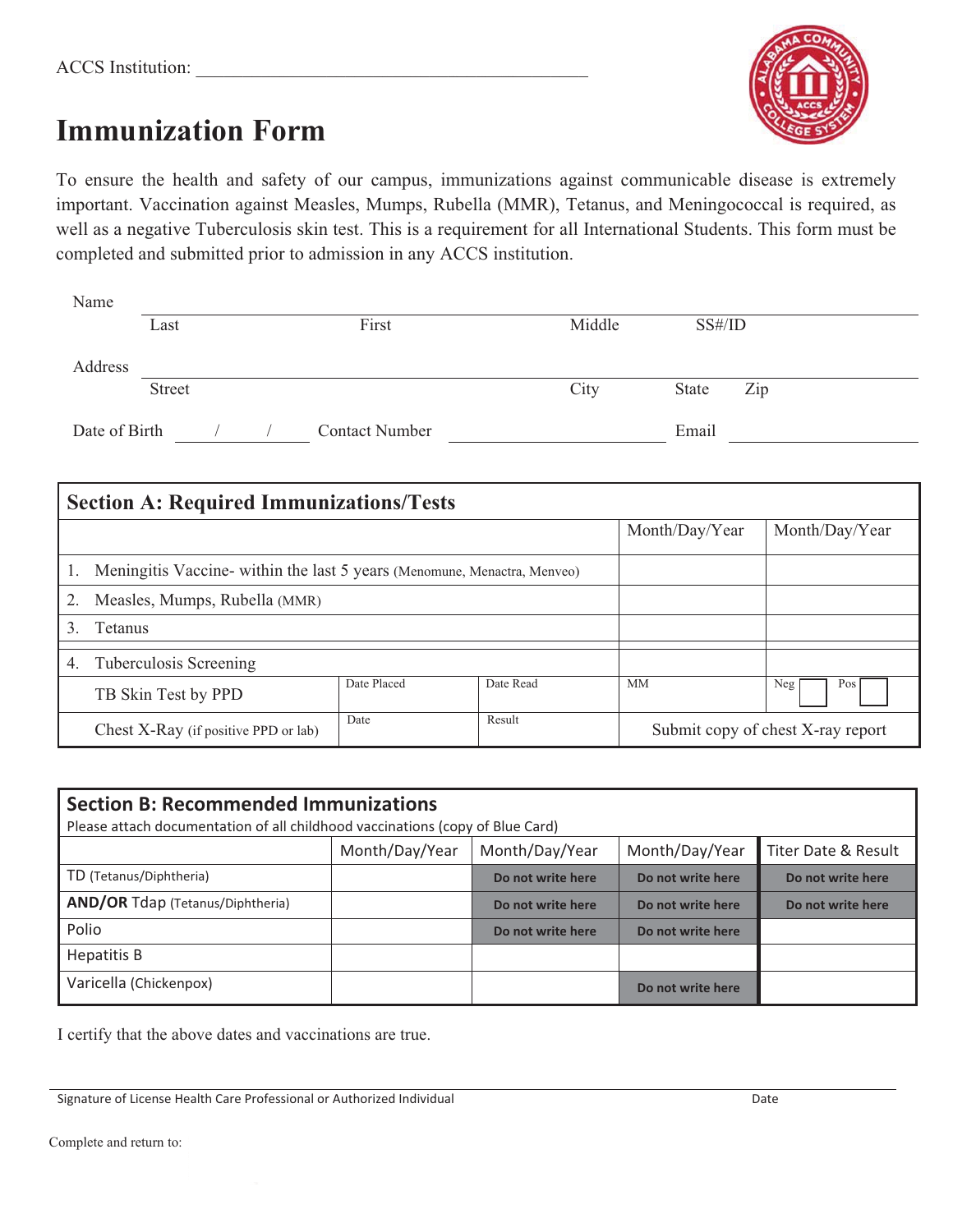

### **INTERNATIONAL STUDENT TRANSFER CLEARANCE FORM**

The following information is required for F-1 visa holders in order to process admission and transfer to Coastal Alabama Community College. Please complete section A and submit this form to the International Student Advisor at your most recent U.S. college or university.

|                                                                                                                                                                                                                                                                         | <b>SECTION I - TO BE COMPLETED BY THE STUDENT</b>                                                                                                                                                                              |                   |                    |  |  |  |
|-------------------------------------------------------------------------------------------------------------------------------------------------------------------------------------------------------------------------------------------------------------------------|--------------------------------------------------------------------------------------------------------------------------------------------------------------------------------------------------------------------------------|-------------------|--------------------|--|--|--|
| Student's Name                                                                                                                                                                                                                                                          |                                                                                                                                                                                                                                |                   |                    |  |  |  |
|                                                                                                                                                                                                                                                                         | Last Name / Family Name (as listed on your passport)                                                                                                                                                                           | First Name        | Middle Name        |  |  |  |
| Academic semester and your you wish to begin your studies at CACC                                                                                                                                                                                                       |                                                                                                                                                                                                                                |                   |                    |  |  |  |
| Choose the Coastal Alabama Campus you will attend: Bay Minette                                                                                                                                                                                                          |                                                                                                                                                                                                                                | Fairhope Fairhope | <b>Gulf Shores</b> |  |  |  |
| I authorize my International Student Advisor (or alternate designated official) at the school where I am currently registered to provide the<br>information below as part of my application for admissions to Coastal Alabama Community College.                        |                                                                                                                                                                                                                                |                   |                    |  |  |  |
| Student Signature <b>Example 2018</b> and 2018 and 2018 and 2018 and 2018 and 2018 and 2018 and 2018 and 2018 and 2018 and 2018 and 2018 and 2018 and 2018 and 2018 and 2018 and 2018 and 2018 and 2018 and 2018 and 2018 and 2018                                      |                                                                                                                                                                                                                                |                   |                    |  |  |  |
|                                                                                                                                                                                                                                                                         | Student Phone Number Learning Communication Communication Communication Communication Communication Communication Communication Communication Communication Communication Communication Communication Communication Communicat |                   |                    |  |  |  |
|                                                                                                                                                                                                                                                                         | <b>SECTION II - TO BE COMPLETED BY THE INTERNATIONAL STUDENT ADVISOR</b>                                                                                                                                                       |                   |                    |  |  |  |
| The student named above has applied for admission to Coastal Alabama Community College. Your assistance is appreciated in completing<br>this section below and returning this form with a copy of the student's current I-20 to:                                        |                                                                                                                                                                                                                                |                   |                    |  |  |  |
| Coastal Alabama Community College; Office of Admissions;<br>1900 US-31 South; Bay Minette, AL 36507                                                                                                                                                                     |                                                                                                                                                                                                                                |                   |                    |  |  |  |
| Visa Type                                                                                                                                                                                                                                                               |                                                                                                                                                                                                                                |                   |                    |  |  |  |
| SEVIS Release Date<br>SEVIS ID Number                                                                                                                                                                                                                                   |                                                                                                                                                                                                                                |                   |                    |  |  |  |
| Please Note: This form must be completed prior to issuance of the Coastal Alabama Admission Letter. Upon admission to Coastal<br>Alabama Community College, please release the student's SEVIS record to the campus indicated above in Section I.                       |                                                                                                                                                                                                                                |                   |                    |  |  |  |
| Please mark ALL statements that apply:                                                                                                                                                                                                                                  |                                                                                                                                                                                                                                |                   |                    |  |  |  |
| The student is in good standing and is/has been pursuing a full course of study.                                                                                                                                                                                        |                                                                                                                                                                                                                                |                   |                    |  |  |  |
|                                                                                                                                                                                                                                                                         |                                                                                                                                                                                                                                |                   |                    |  |  |  |
|                                                                                                                                                                                                                                                                         |                                                                                                                                                                                                                                |                   |                    |  |  |  |
| The student is out of status                                                                                                                                                                                                                                            |                                                                                                                                                                                                                                |                   |                    |  |  |  |
| The student is currently under practical training. Please list all periods of authorized practical training (curricular or option) if<br>known.<br><u> 1980 - Jan Barat, margaret amerikan basar dan berasal dari basar dalam basar dan basar dan basar dalam basar</u> |                                                                                                                                                                                                                                |                   |                    |  |  |  |
|                                                                                                                                                                                                                                                                         |                                                                                                                                                                                                                                |                   |                    |  |  |  |
| Printed Name and Title of School Official Charles Control of the School of School Official                                                                                                                                                                              |                                                                                                                                                                                                                                |                   |                    |  |  |  |
|                                                                                                                                                                                                                                                                         |                                                                                                                                                                                                                                |                   |                    |  |  |  |
|                                                                                                                                                                                                                                                                         |                                                                                                                                                                                                                                |                   |                    |  |  |  |
| (Street)                                                                                                                                                                                                                                                                | $\overline{(City)}$                                                                                                                                                                                                            | (State)           | (Postal Code)      |  |  |  |

Coastal Alabama offers equal opportunity in its employment, admissions, educational programs and activities, and facilities access in compliance with Title VI and VII of the Civil Rights Act of 1964, Section 504 of the Rehabilitation Act of 1973, the Age Discrimination Act of 1975, Title IX of the Educational Amendment of 1972, and the Americans with Disabilities Act of 1990.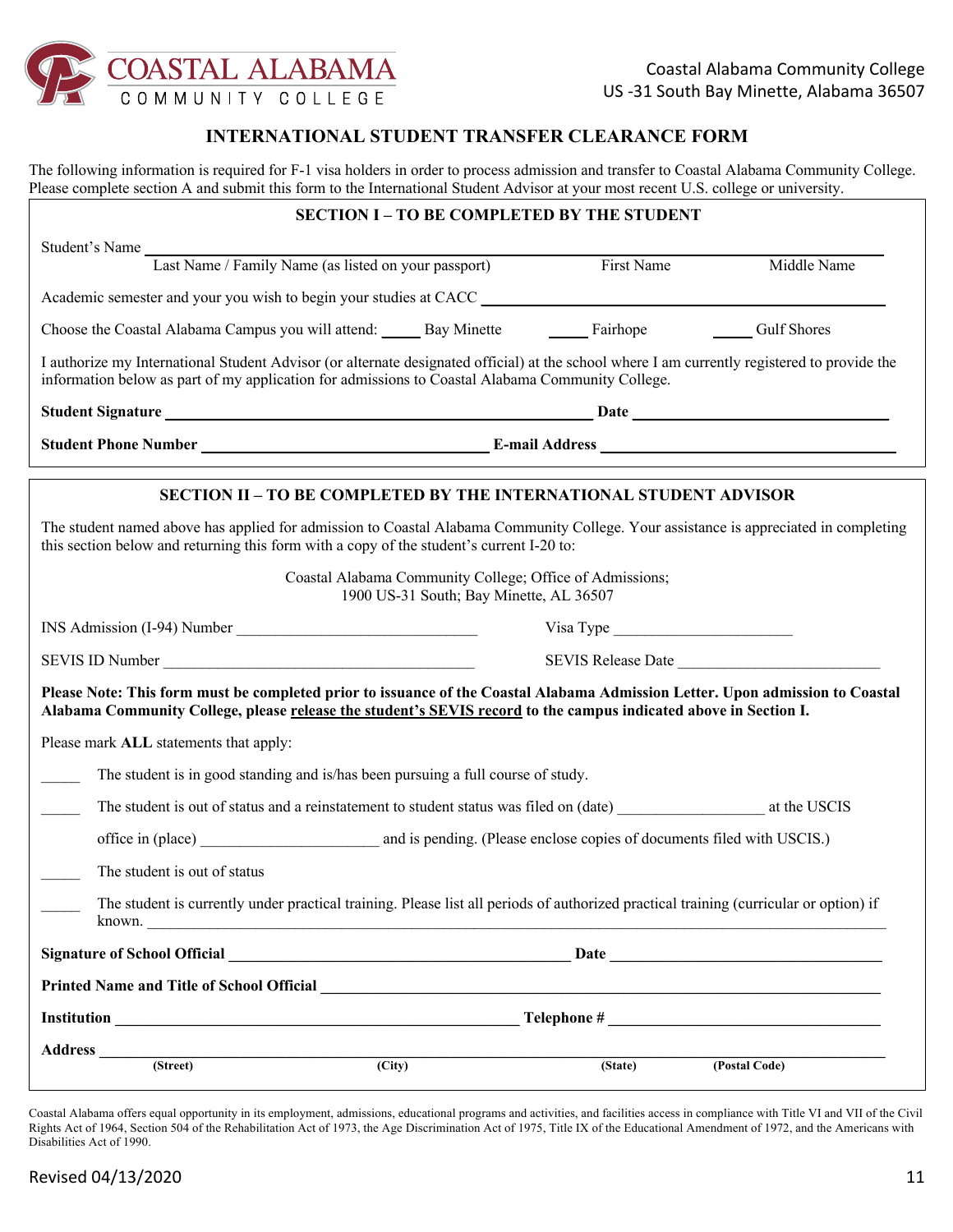

## **FOREIGN CREDENTIAL EVALUATION**

In order to fulfill your requirements for enrollment at Coastal Alabama Community College, you must have your high school (secondary school) transcript with the graduation date sent to Coastal Alabama, unless you have a bachelor's degree from a college or university. If you graduated from a college with a bachelor's degree, you are only required to send the transcript from that college. If you attended college, but did not graduate with a bachelor's degree, you are required to send us transcripts from your high school and from every college you have attended.

Every transcript must be evaluated course by course in United States semester hours. If your transcripts are not in English, they must be translated into English. You must provide an evaluation and translation for your high school transcript and for each of your college transcripts. You must include a copy of your original transcripts with your evaluation. Listed on this form are several suggested, acceptable evaluation organizations. You must have the official evaluations sent by the evaluating agency to the following address:

Coastal Alabama Community College 1900 US-31 South Bay Minette, AL 26507 Attention: Office of Admissions

### SUGGESTED FOREIGN CREDENTIAL EVALUATORS

- 1. World Education Services, Inc. (WES) PO Box 5087 Bowling Green Station New York, NY 10274-5087 Telephone: 212.966.6311
- 2. Joseph Silny & Associates, Inc. International Education Associates Telephone: 305.271.1616 Fax: 305.273.1984 E-mail: info@jsilny.com Website: www.jsilny.com